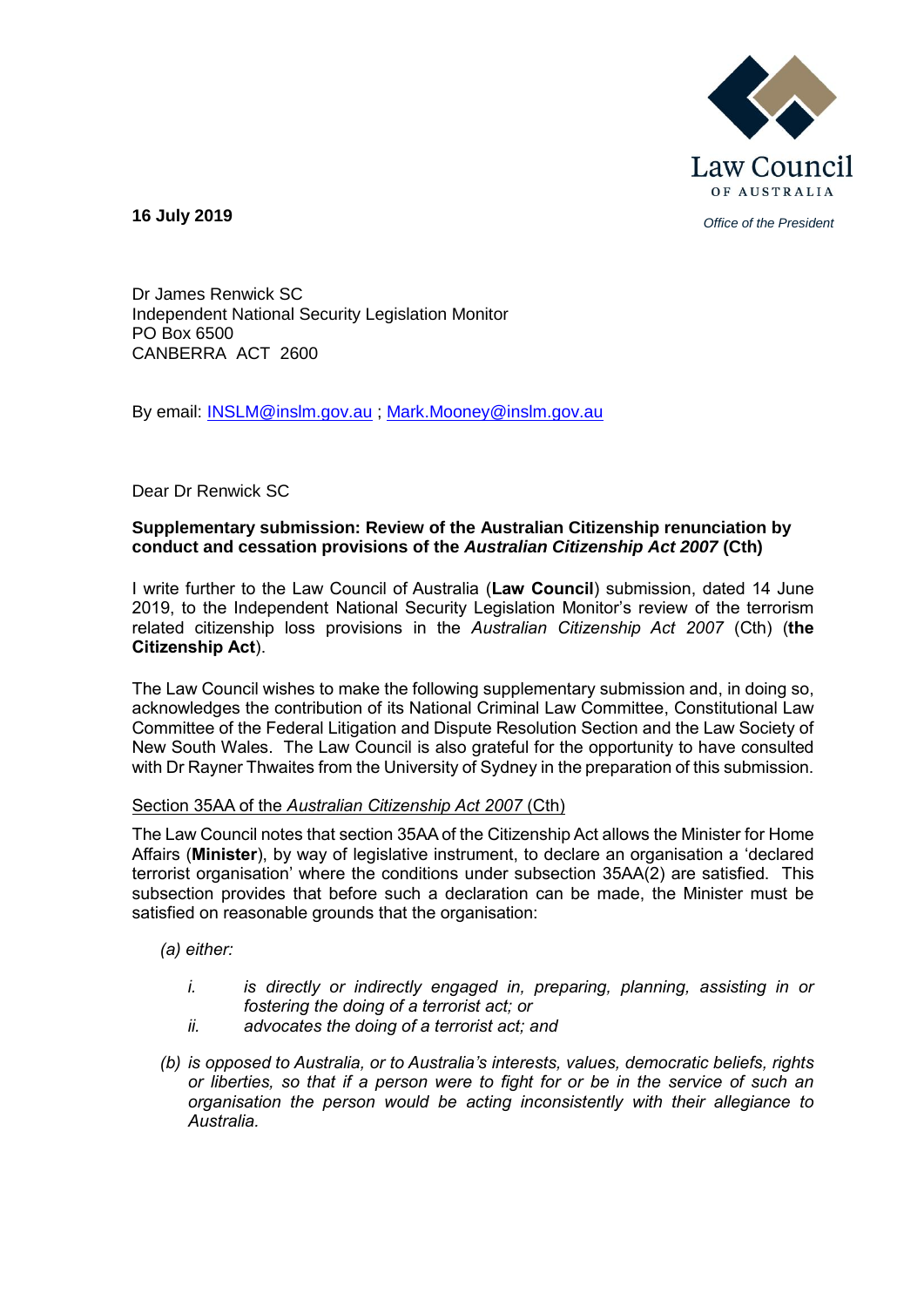Section 35AA is relevant to both sections 33AA and 35 of the Citizenship Act. Under subsection 33AA(4), a person is deemed to have engaged in conduct with an intention of advancing a political or ideological cause if they are a member of, or acting on instructions of, or in cooperation with, a 'declared terrorist organisation'. Section 35 provides for the cessation of citizenship where, *inter alia*, a person fights for, or is in the service of, a 'declared terrorist organisation'.

The Constitutional basis for the terrorism-related citizenship revocation provisions of the Citizenship Act is the 'naturalisation and aliens' power in section 51(xix) of the Constitution. This is relied on to ground the concept of allegiance to Australia and the extent to which a person involved in terrorism related activities can be said to have repudiated their allegiance to Australia.

# Wording of paragraph 35AA(2)(b)

The effect of the current section 35AA of the Citizenship Act is to enable the Minister to declare, by legislative instrument, a subset of listed terrorist organisations under the *Criminal Code Act 1995* (Cth) that if a person were to 'fight for or be in the service of such an organisation the person would be acting inconsistently with their allegiance to Australia'. <sup>1</sup> For the purpose of section 35AA, the Minister may only list terrorist organisations that are opposed to Australia or are opposed to any of Australia's interests, values, democratic beliefs, rights or liberties, as stated in paragraph 35AA(2)(b).

The subsection is in effect a deeming provision which operates so that where a person fights with a terrorist organisation that is opposed to Australia or to any of Australia's values, interests, democratic beliefs, rights or liberties, the person is deemed to be 'acting inconsistently with their allegiance to Australia'.

The wording in the first limb of paragraph 35AA(2)(b), namely *'*Australia's interests, values, democratic beliefs, rights or liberties*'* is not common in Australian law. The wording in paragraph 35AA(2)(b) may have sought to reflect the wording of the Australian citizenship pledge. The Explanatory Memorandum to the Australian Citizenship Amendment (Allegiance to Australia) Bill 2015 (Cth) provides that the characteristics stated in the first limb of paragraph 35AA(2)(b) are included in the pledge of commitment as a citizen of Australia. It is stated in the Explanatory Memorandum that:

*Australia's values, democratic beliefs, rights or liberties are the uniting characteristics for Australian citizenship. These characteristics are expressly included in the pledge of commitment as citizen of Australia. Therefore, where a person fights with a terrorist organisation that is opposed to Australia or to any of Australia's values, democratic beliefs, rights or liberties, the person has evidently repudiated their allegiance to Australia*. 2

The Australian citizenship pledge also includes pledging loyalty to Australia and its peoples 'whose democratic beliefs I share, whose rights and liberties I respect, and whose laws I will uphold and obey'.<sup>3</sup>

Further, the preamble of the Citizenship Act includes similar wording to the pledge:

<sup>1</sup> <sup>1</sup> *Australian Citizenship Act 2007* (Cth) s 35AA(2)(b).

<sup>2</sup> Explanatory Memorandum, Australian Citizenship Amendment (Allegiance to Australia) Bill 2015 (Cth), 71.

 $3$  This version of the citizenship pledge has existed since 1993: Department of Home Affairs, 'Citizenship Ceremony: Australian Citizenship Pledge', *Immigration and Citizenship* (Web Page, 6 September 2018) [<https://immi.homeaffairs.gov.au/citizenship/ceremony/what-is-the-pledge>](https://immi.homeaffairs.gov.au/citizenship/ceremony/what-is-the-pledge).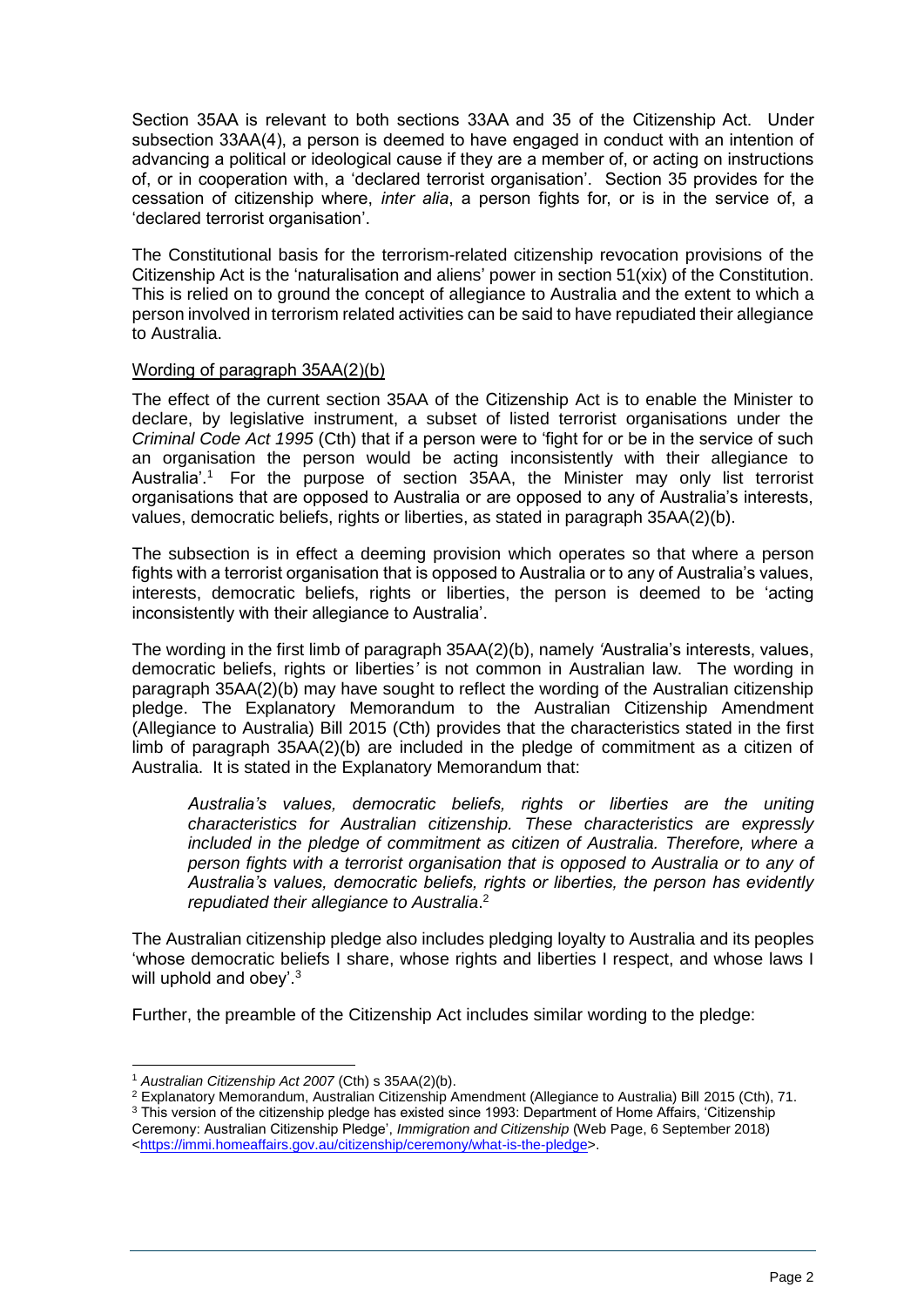*The Parliament recognises that persons conferred Australian citizenship enjoy these rights and undertake to accept these obligations:*

- *(a) by pledging loyalty to Australia and its people; and*
- *(b) by sharing their democratic beliefs; and*
- *(c) by respecting their rights and liberties; and*
- *(d) by upholding and obeying the laws of Australia.<sup>4</sup>*

There does not appear to be any common law consideration or interpretation given to the phrase *'*Australia's interests, values, democratic beliefs, rights or liberties*'.* Furthermore, the wording *'*interests, values, democratic beliefs, rights or liberties*'* does not appear to be found in international instruments or in the domestic policies of comparable jurisdictions.

The *UN Convention on the Reduction of Statelessness*<sup>5</sup> (**the UN Convention**) allows for loss of nationality where the Contracting State has, at the time of signature, ratification or accession, specified its retention of such a right to deny nationality where the person, inconsistently with his or her duty of loyalty to the Contracting State, has:

- conducted him or herself in a manner seriously prejudicial to the vital interests of the State; <sup>6</sup> or
- has taken an oath, or made a formal declaration, of allegiance to another State, or given definite evidence of their determination to repudiate their allegiance to the Contracting State.<sup>7</sup>

The *British Nationality Act 1981* (UK) has a number of provisions that deal with terrorism related deprivation of citizenship. One of those provisions adopts the wording 'conduct seriously prejudicial to the vital interests of the United Kingdom'.<sup>8</sup> It has been argued that this wording can in effect prescribe a 'qualitative standard tied to the effect on the nation, rather than an enumerative standard focused on the individual's specific act'.<sup>9</sup> It is noteworthy that this wording adopts the phrasing of the UN Convention in terms of conduct that is 'seriously prejudicial to the vital interests' of the state.

# Proposed amendment to paragraph 35AA(2)(b)

The Law Council considers that any amendment to paragraph 35AA(2)(b) should focus on the phrase 'is opposed to Australia, or to Australia's interests, values, democratic beliefs, rights or liberties', which is ambiguous in its application and is lacking in relevant guidance and authority.

In order to provide greater clarity that a person's allegiance to Australia has been repudiated, the Law Council considers that the statute should be explicit that the declared terrorist organisation for the purpose of section 35AA must be an organisation which is clearly against Australia. To this end, the Law Council considers that paragraph 35AA(2)(b)

1

<sup>4</sup> *Australian Citizenship Act 2007* (Cth) preamble.

<sup>5</sup> *Convention on the Reduction of Statelessness,* opened for signature 30 August 1961, 989 UNTS

<sup>175 (</sup>entered into force 13 December 1975). Australia ratified the Convention in December 1973.

 $6$  Ibid art 8(3)(a)(ii).

 $7$  Ibid art 8(3)(b).

<sup>8</sup> *British Nationality Act 1981* (UK) s 40(4A)(b).

<sup>9</sup> James H Martin, *Terrorism-Related Loss of Citizenship*: *A Policy Review* (Technical Report, Naval Post Graduate School, 1 September 2016) 42.